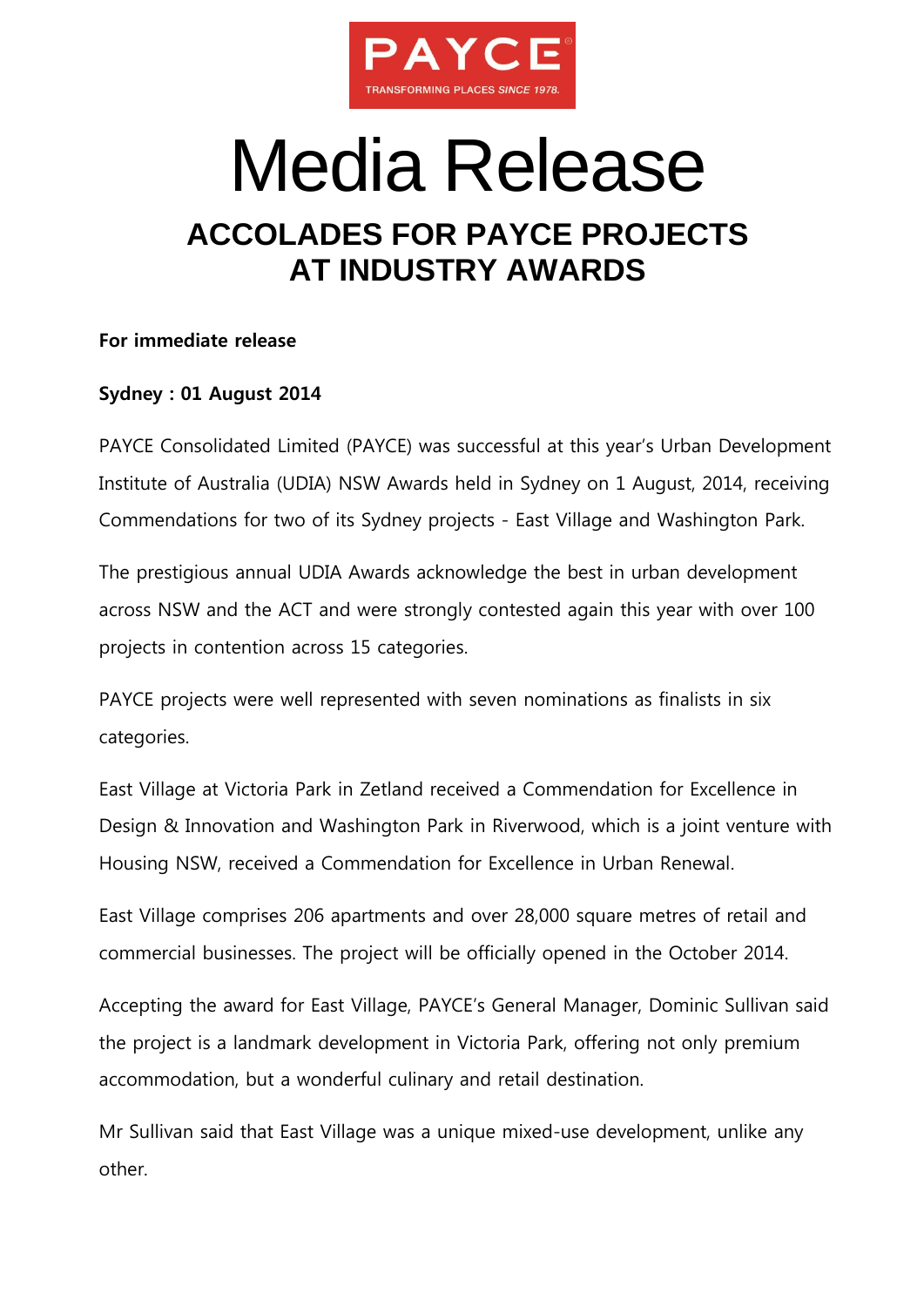"We wanted to offer residents a special lifestyle in a relaxing and warm environment and at the same time capture the feeling they were part of the village community," he said.

"Not only do the residents have their own private, sky park covering 6,500 square metres where they can relax and enjoy the company of family and friends, they have the convenience of a supermarket and over 50 speciality shops literally on their doorstep below.

"East Village's marketplace is not like the traditional shopping centre – it is one-of-akind, inspired by some of the world's leading urban marketplaces. When people enter the East Village shopping mall they will be struck by the spectacle and quality of the design achieved by the architects, Turner Studio and Koichi Takada Architects."

PAYCE's Managing Director, Brian Boyd said PAYCE was thrilled to win the award and thanked the project team for delivering an outstanding project that can be enjoyed by all Sydneysiders.

"East Village is a landmark development in the new suburb of Victoria Park and forms a major component in the transformation of this former industrial site into a vibrant, modern destination with a great sense of community," he said.

Mr Sullivan said Washington Park was equally deserving of its award for Excellence in Urban Renewal.

"Washington Park is a new residential concept, providing a mix of social and private accommodation," he said.

"This is a public-private partnership with Housing NSW and demonstrates how government and the private sector working together can transform an area and deliver positive outcomes. The project is a showcase for how urban renewal projects can revitalise an area and bring communities closer together," Mr Sullivan said.

The estate presently features five buildings, each with its own character, surrounded by extensive parklands and a garden plaza.